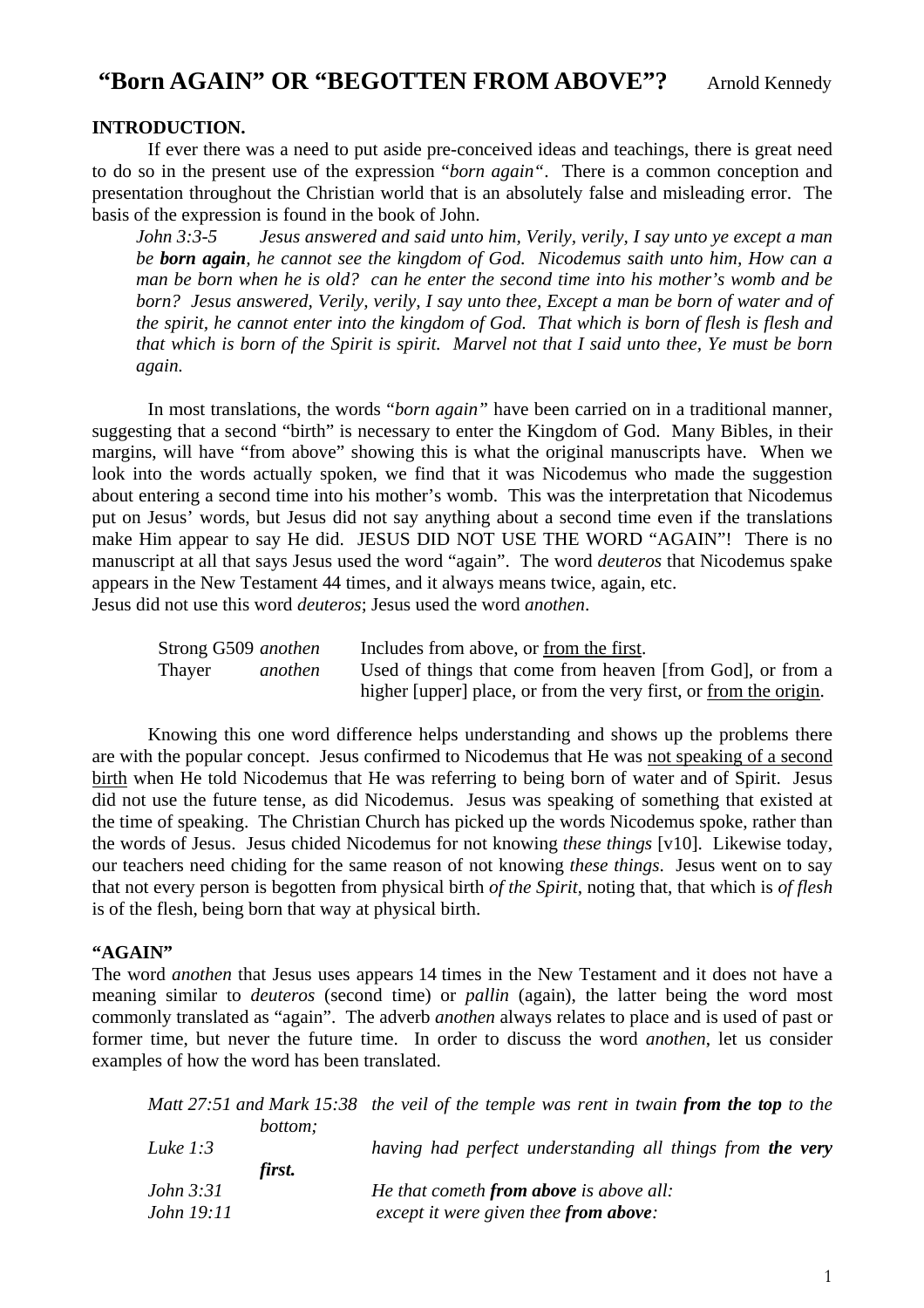| <i>John 19:23</i> |                    |                                                       |  |  |  | now the coat was without seam, woven from the top |  |  |  |
|-------------------|--------------------|-------------------------------------------------------|--|--|--|---------------------------------------------------|--|--|--|
|                   | <i>throughout.</i> |                                                       |  |  |  |                                                   |  |  |  |
| Acts $26:5$       |                    |                                                       |  |  |  | Which knew me from the beginning,                 |  |  |  |
| James $1:17$      |                    | Every good gift and every perfect gift is from above. |  |  |  |                                                   |  |  |  |
| James $3:17$      |                    |                                                       |  |  |  | But the wisdom that is from above                 |  |  |  |

None of these indicate "again" in any sense.

### **"BORN"**

 Begetting and birth are two vastly different events. Begetting as used of men is the action and process of conception, for example, *Abraham begat Isaac* [Matt 1:16]. Birth as used of woman, is movement from one environment to another, for example, *Mary of whom Jesus was born* [Matt 1-16]. This word *gennao* varies with the context and it may have an abstract meaning also where it is used of figurative father-child relationships [1 Cor 4:15].

 This word "born" in John 3:3-5 is *gennao* and it is found 98 times in the New Testament. The sense usually has connection with procreation; the most prominent meaning being *beget* or *begotten*. We must thus now determine the time when this begetting takes place. All modern teachers insist that people already born can be re-born in the future. But when used of a male, *begotten* is usually about the time of conception; when *born* is used of a female it is usually about physical birth.

| Thayer | It is of mankind begetting children.    |
|--------|-----------------------------------------|
| Vine   | Chiefly used of men begetting children. |

 If we want to understand its use in John 3:3-5, it is necessary to look at the Greek which does not indicate future tense here. Modern theology or teaching likes to use the words in the future tense [from tradition], but this is a total error. We have been taught so wrongly to use the words, *except a man be born again* in the future tense that it is hard for many to think otherwise. But "*be born"* is indefinite with respect to time. Jesus taught exactly what is taught through the Old Testament, namely that God's race is born from an original sowing.

## **"BORN OF WATER AND OF SPIRIT"**

 This is not only an interesting subject; but John 3:5 [*Except a man be born of water and of the spirit*] is a key verse. Because of the "and" we see there are two requirements for perceiving the Kingdom of God: *water* as well as *spirit*. What is believed here determines which gospel is believed. We have the choice to believe that any man of any race can *see the kingdom of God* or we can believe the limitation that Jesus presents:

 The word for water is *hudor* and it is used of water of all sorts. On its own it means nothing but water! Some religious so-called experts argue that the expression refers to baptism, but this cannot be so because the thief on the cross [stake] went to paradise without being baptised. So we have to look further.

 A person is *begotten of water* as part of the natural process following biological conception, but Jesus added the words*, and of the Spirit*. This makes it clear that the ability to comprehend the Kingdom of God is included at the time of conception. To determine what this is about, we must of necessity go back to the Old Testament to see who and what was begotten of the Spirit. We can anticipate that the Old Testament will agree with the New Testament.

#### **WHO DID GOD BEGET?**

Exodus 4:22 *Thus saith the Lord, Israel is my son, even my firstborn.*

 Statements like this immediately exclude all the other races and potentially, those before Jacob. So, there is no need to go further back in the Bible, apart from noting that both Abraham and Sarah were from the Adamic seed. They could not have been from the pre-Adamic or other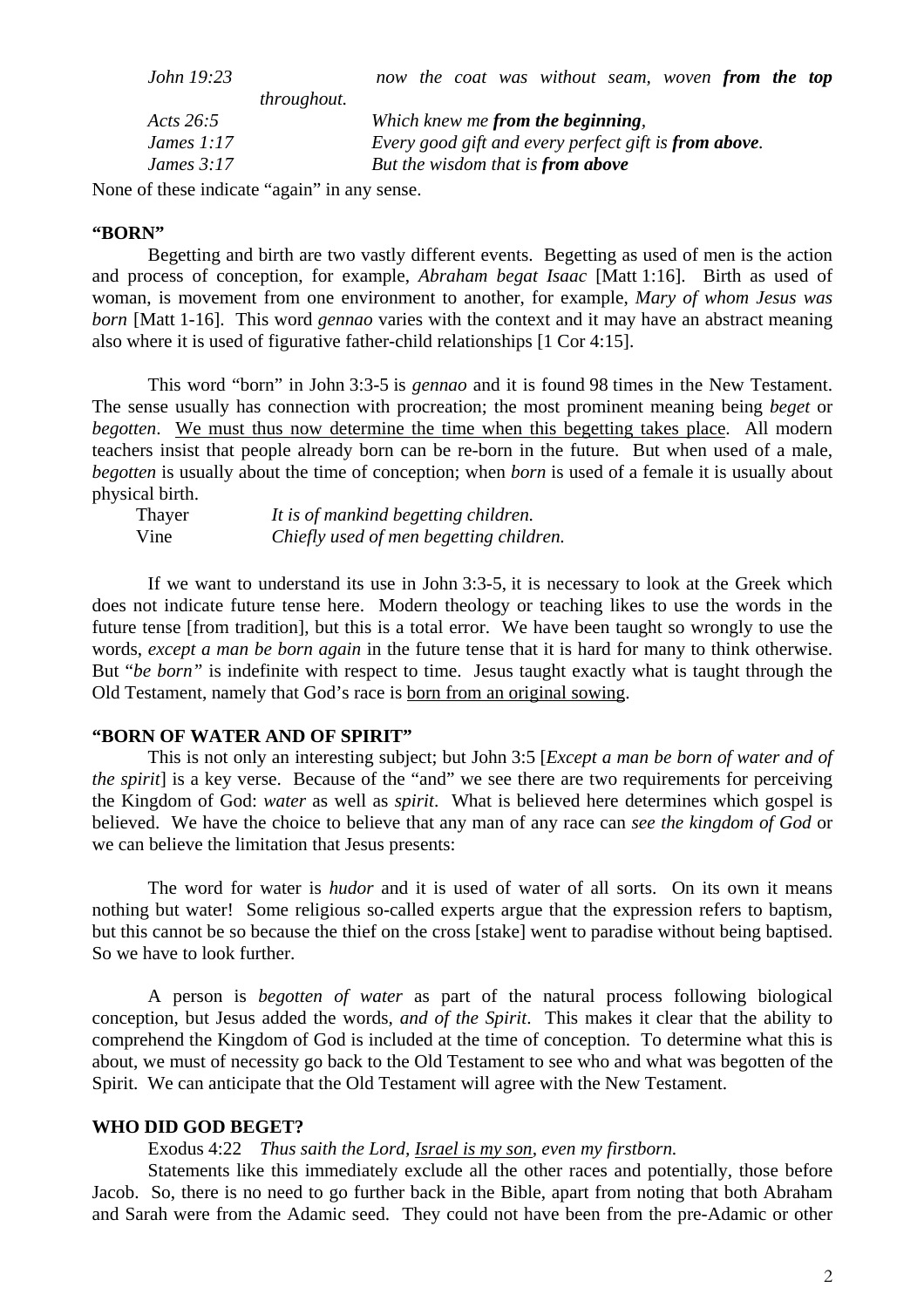later seed-lines. When God separated Abram and Sara He regenerated their ability to conceive a child and commemorated the event by changing their names adding the fifth letter of the Hebrew alphabet into their names - Abraham and Sarah. This number is connected with the Spirit of God! The life in Sarah's womb was spirit-endowed. Now, consider these questions:

- 1. If Israel was God's firstborn son, then who are their offspring?
- 2. For Israel to be the son, then who is Israel's father? Is it not God?
- 3. Does not Israel originate from God if Israel is His son?

 Nowhere in the Bible can we find any suggestion of the humanist brotherhood of all men. God is expressed as being the "Father of Israel" only. He is the father of *all men* O*F ISRAEL,* not *all men* of all races.

 Jesus taught His disciples [all Israelites only] to pray saying, *our Father which art in heaven.* This is better translated *our Father, the One in heaven*. Neither God nor man can be called a father until they have begotten offspring. There is no suggestion of a spiritual birth later in life. God states that He is a Father in Exodus 4:22; therefore He begat offspring and is the father of all descendants from Israel. The Apostle Peter declares that we [Israelites to whom he was writing] are *begotten from above, not of corruptible seed, but of incorruptible seed, by the Word of God.* 

 It must be immediately pointed out that, in this verse, the incorruptible seed of God [the Father] is *sporas* rather than *sperma*. The meaning of this word *sporas* is *the sowing back in the past*, or *sown seed* and refers to the firstborn, Isaac conceived in Sarah's womb, after God had regenerated Sarah's and Abraham's ability to conceive a child. It is now an appropriate place to look at Sarah and Abraham, who are shown to be the place [or origin], being that originating rock or quarry and the pit.

## **ABRAHAM AND SARAH – THE ORIGIN**

*Isaiah 51:1,2 Hearken unto me, ye that follow after righteousness, ye that seek the Lord: look unto the rock whence ye are hewn, and to the hole of the pit whence ye are digged. Look unto Abraham your father, and unto Sarah that bare you: for I called him alone, and blessed him, and increased him.* 

 It is not necessary here to establish all the reasons as to why God needed to make a new start with Abraham and Sarah. We have to accept that He did call Abraham alone. From this beginning, God made promises to Abraham that were to follow on to Abraham's seed (*zera*). Only those born from this new beginning could comprehend the Kingdom of God. This beginning was from God because God had regenerated Abraham and Sarah enabling them to bear one child. In this way Isaac was born because of God's action.

 From Adam to Abraham, Adam's pure line contained the breath of life [see Job], so where did the people come from who did not have the breath of life? These men and women originated from Genesis 1. Through misgenerative activity –[i.e.race mixing]-, racial pollution was introduced to the bloodstream of the sons of Adam, and we find that God sought to eliminate the products of such activity. Noah was "*pure in his generations*" [Gen 6:9], and so he and his unmixed family were preserved. Later, the Children of Israel were to destroy the mixed breed of the Canaanites. These could not receive the things of the Spirit of God. They could not witness in their spirit and say, *the Spirit itself beareth witness with our spirit that we are the children of God* [Rom 8:16], as an Israelite is able to do. This principle is a continuing theme in the Bible.

 Through Abraham and Sarah, God established the basis for Abraham's seed to become the Sons of God [John 1:12]. God was making a new beginning with Abraham. None other than the seed of Abraham, through the son of promise, Isaac, has this opportunity or potential. Abraham's seven other sons did not have this potential - because they were born prior to Isaac. The descendants of Isaac were begotten of the Spirit from their conception. This is why those among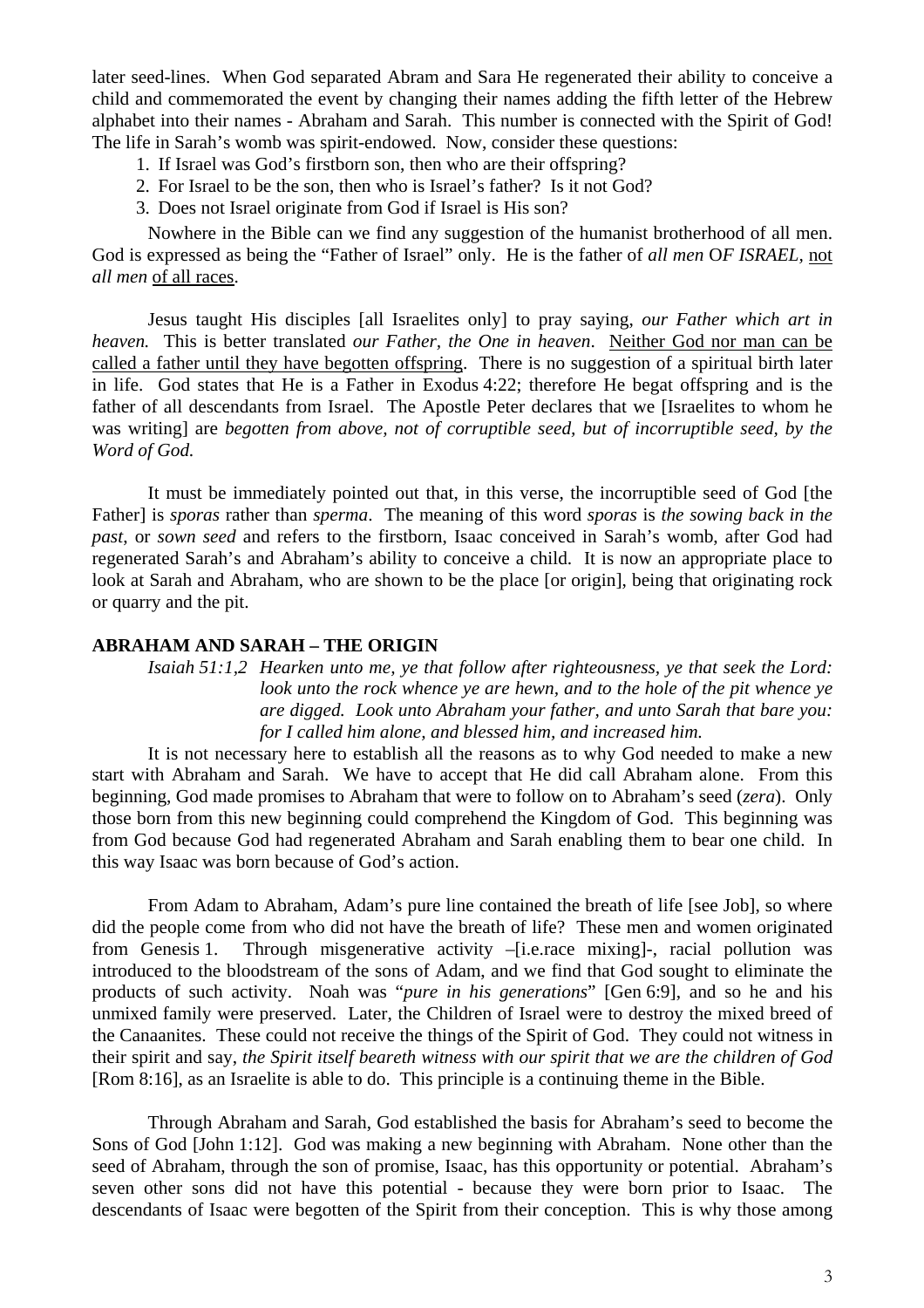Isaac's descendants who believe are regarded as being anointed by the Spirit [Gal 3:16]. Paul is able to declare, *now He which stablishes us with you in Christ, and has anointed us is God who has also sealed us and given the earnest of the Spirit in our hearts* [2 Cor. 1:21,22]. In 1 Cor 2:7- 16 Paul, confirming this, tells the brethren [kinsmen of the same womb of Sarah] that they have not received the spirit of the world, but the Spirit of God [v12]. He says that through this we might know [or comprehend] the things that are freely given to us, [the brethren], of God. He goes on to further declare that the "natural" man [those not born of Isaac's line] cannot receive the things of the Spirit of God. He affirms Jesus' statement that anyone who is not begotten of the original sowing [in the womb of Sarah] cannot see the Kingdom of God.

*1 John 2:27 But the anointing which you have received abideth in you,* 

*1 John 3:9 Whosoever is born of God doth not commit* [practice] *sin, for his seed remaineth in him:* 

*1 John 5:18 We know that whosoever is born of God sinneth not;* 

There is this relationship between the "anointing", the right "seed", and being begotten of God.

### **"FORMED FROM THE WOMB".**

*Isaiah 44:2 Thus saith the Lord* [Jehovah] *that made thee* [*Israel*], *and formed the from the womb,* 

 In what way would Israel be formed in the womb? Whose womb? The word *beten* means what we mean today by *the womb*. Men do not have a womb; Abraham did not have a womb, but Sarah did.

 In Isaiah 51:1,2 as quoted above, speaking of Sarah, we find the womb described as *the hole of the pit*. This metaphor is a term that extends to the mountain from which the Stone Kingdom is taken. This is God's mine. James who was writing to the twelve tribes said*, OF HIS OWN WILL BEGAT HE US* [ISRAELITES] *WITH THE WORD OF TRUTH* [James 1:18]. *Begat*, as has been shown, is chiefly about conception, not physical birth.

*Isaiah 43:1 But now thus saith the Lord that created thee, O Jacob, and he that formed thee, O Israel, …* 

 This verse indicates a difference between *Israel* and *Jacob*. Here we have the one being *created*, and the other being *formed*. So there are differences associated with the use of these words in different contexts.

*Isaiah 44:24 Thus saith the Lord, thy redeemer, and he that formed thee from the womb, I am the Lord that maketh all things; …* 

 Here again, the Lord is speaking to Israel only. Nowhere in Scripture can we find reference to the Lord being the redeemer of any other people apart from those of Israel who are *formed from the womb*. In the New Testament we still find reference to the womb of Sarah. Therefore it is as important as ever in the New Testament, as well as in the Old Testament.

*Rom 4:19 And being not weak in faith, he considered not his own body now dead, when he was about an hundred years old, neither the deadness of Sara's womb: …* 

 Contained in the first verse of this chapter, we see, *Abraham our father, as pertaining to the flesh*. The *father of us all* [that is, Israelites] of verse 16 is Abraham *after the flesh*. This still is not a spiritual rebirth. Remember that Paul was writing to the House of Israel to whom he was sent.

 Nicodemus, as a master or teacher in Israel, should have known these things, Jesus told him so, in no uncertain terms. Teachers today likewise do not know these things. The womb of Sarah and the offspring from that womb have been spiritualised away! The common New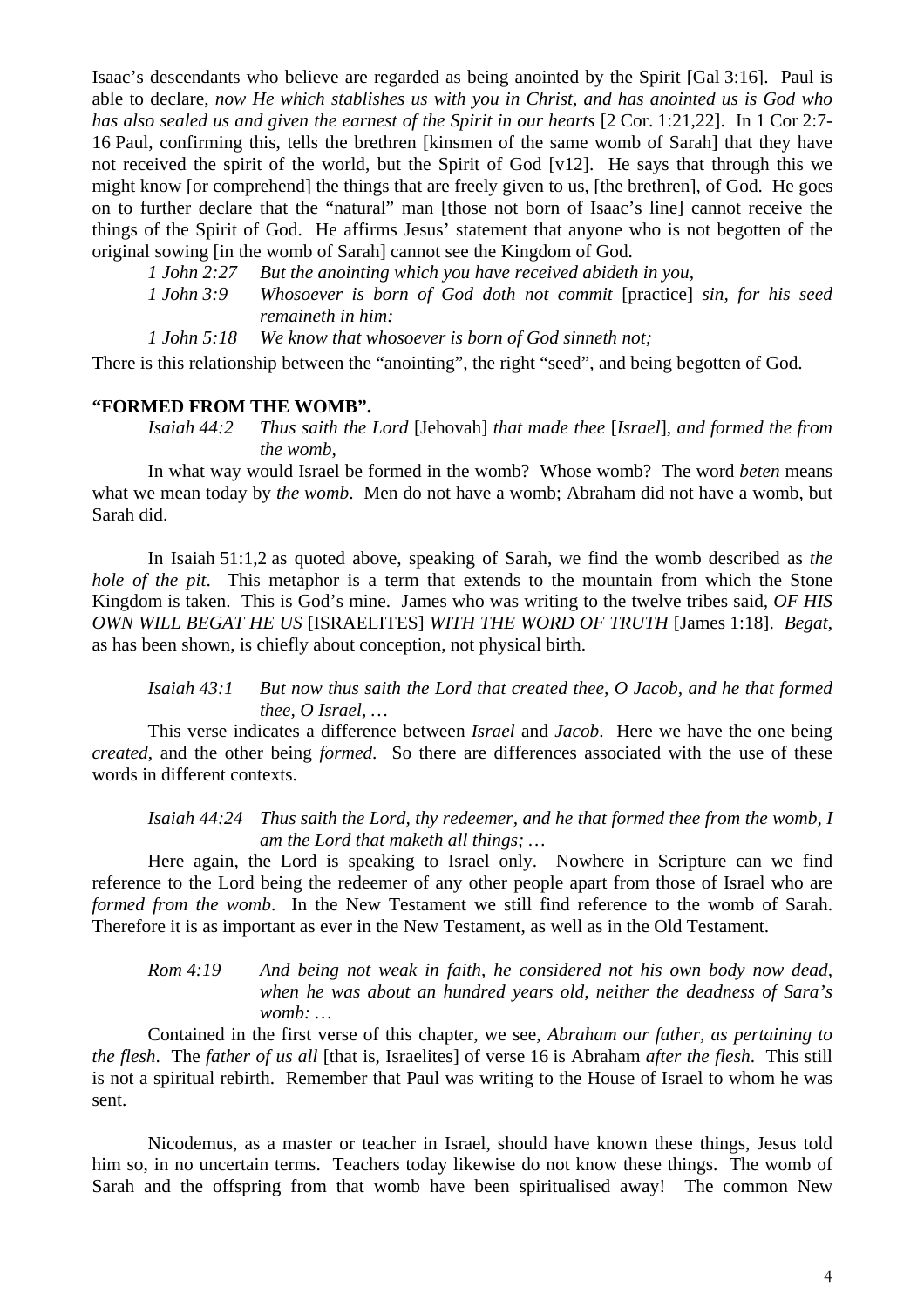Testament word "brethren", as has been shown, is *kinsmen of the womb*. What other womb would this be other than the womb of Sarah?

### **"HE CAME UNTO HIS OWN" "BORN OF GOD"**

John 1:11,12 *He came unto his own, and his own received him not. But as many as received him, to them gave he the power to become the sons of God.* 

#### Quoting R.K. and R.N. Phillips in The only begotten God,

*Verse 11 is almost completely misunderstood by the whole of Christendom today and the AV translation is the main cause of this misunderstanding … The word* own *appears twice in the verse – but in the first clause it is neuter gender while in the second it is masculine. Therefore John is referring to two <i>different* things.

*The first clause states that Jesus came to His own possessions* [neuter gender] *– His land, His Kingdom, His city, His temple. In the second clause the term* His Own *is the Greek term* oi idios *[masculine gender] which means, literally,* the members of one's own household*. In this case it refers only to those who had authority over His Kingdom, city and Temple. (The vast majority of Israel were scattered abroad in the Dispersion and, at that time, were still classed as not my people.) Before we can complete the translation of verse 11, we have to look at the beginning of verse 12.* 

*The Greek text of verse 12 begins* but to those who did receive Him*. In this clause and the last clause of verse 11, we have another instance of the AV translating two different Greek words as one English word – in this case,* received*. The last clause of verse 11 states, in effect, that those who were ruling over His possessions neither received nor accepted Him [as the owner]. It points to outright rejection, not through ignorance [which is covered by the phrase* does not recognise Him *in verse 10], but by wilful refusal to accept Him as the rightful owner. However, in the first sentence of verse 12 the word received has the meaning of* to welcome *or* to accept willingly. *Hence, while the Judean Nation rejected Him at a national level, there were individuals in that Nation who did both recognise and receive Him gladly. Verses 11 and 12 read in the Greek text:* 

*v11 He comes unto his own* [possessions] *but The people* [ruling over His possessions] *refuse to accept Him* [as the rightful owner]*.* 

*v12 But to those who welcome Him, to The ones believing in His name, to them He gives authority to* [make themselves] *become* [because *of* their beliefs] *children of God* [again].

They were not everyone on earth who was born of bloods [plural in Greek] or by the will of the flesh [John 1:10-13]. Jesus came to His household who were born by the will of God. Thayer*'s* Lexicon *Household is used as stock, race, descendants of one.* 

#### Phillips and Phillips again points out:

| The phrase translated the sons of God in verse 12 of the AV is quite wrong. The Greek phrase is tekna theou |
|-------------------------------------------------------------------------------------------------------------|
| which means children of God. Immature children, no doubt, but it does <b>not</b> mean sonship;              |
| for sonship points to growth and ultimate maturity. Nor does it have anything to do with                    |
| the false doctrine of "adoption". On the contrary, the phrase forcefully asserts:                           |
| the natural genetic relationship of a child with its true father and, hence,<br><i>a</i> .                  |
| <i>b.</i><br>those children of God are the biological descendants of God Himself.                           |
| Note that John 1:13 states:                                                                                 |

*Which were born, not of blood* [plural]*, nor of the will of the flesh, nor of the will of man, but of God.*  To which Phillips and Phillips point out:

|  |  | Verse 13 states that those who were given the right to become children of God [again] were those [begotten]: |
|--|--|--------------------------------------------------------------------------------------------------------------|
|--|--|--------------------------------------------------------------------------------------------------------------|

- *a.* **not** out of bloods *which is of ordinary human descent,*
- *b.* **nor** out of *[the]* will of the flesh *which was Sarah's demand to have children by Hagar and Keturah,*
- *c.* **nor** out of *[the]* will of a man *which was Abraham's desire for an heir,*
- *d. but out of God are begotten.*

*The Greek verb* begotten *is plural in this verse and so cannot be limited to the birth of Jesus".* 

 Isaac was not born of Abraham's will. Abraham was past that. Isaac was begotten by God's will when He regenerated Abraham and Sarah's ability to have a child and to give that child an **individually incorruptible spirit**. Isaac was thus begotten *from above*, as are Isaac's descendants from the time of their conception. In this portion of John 1 we find the origin of those who can believe in Jesus. Also we find where they did not [and do not] come from! Jesus came only [alone] to those begotten from above by God. He is shown to be the Redeemer of only His Kinsmen.